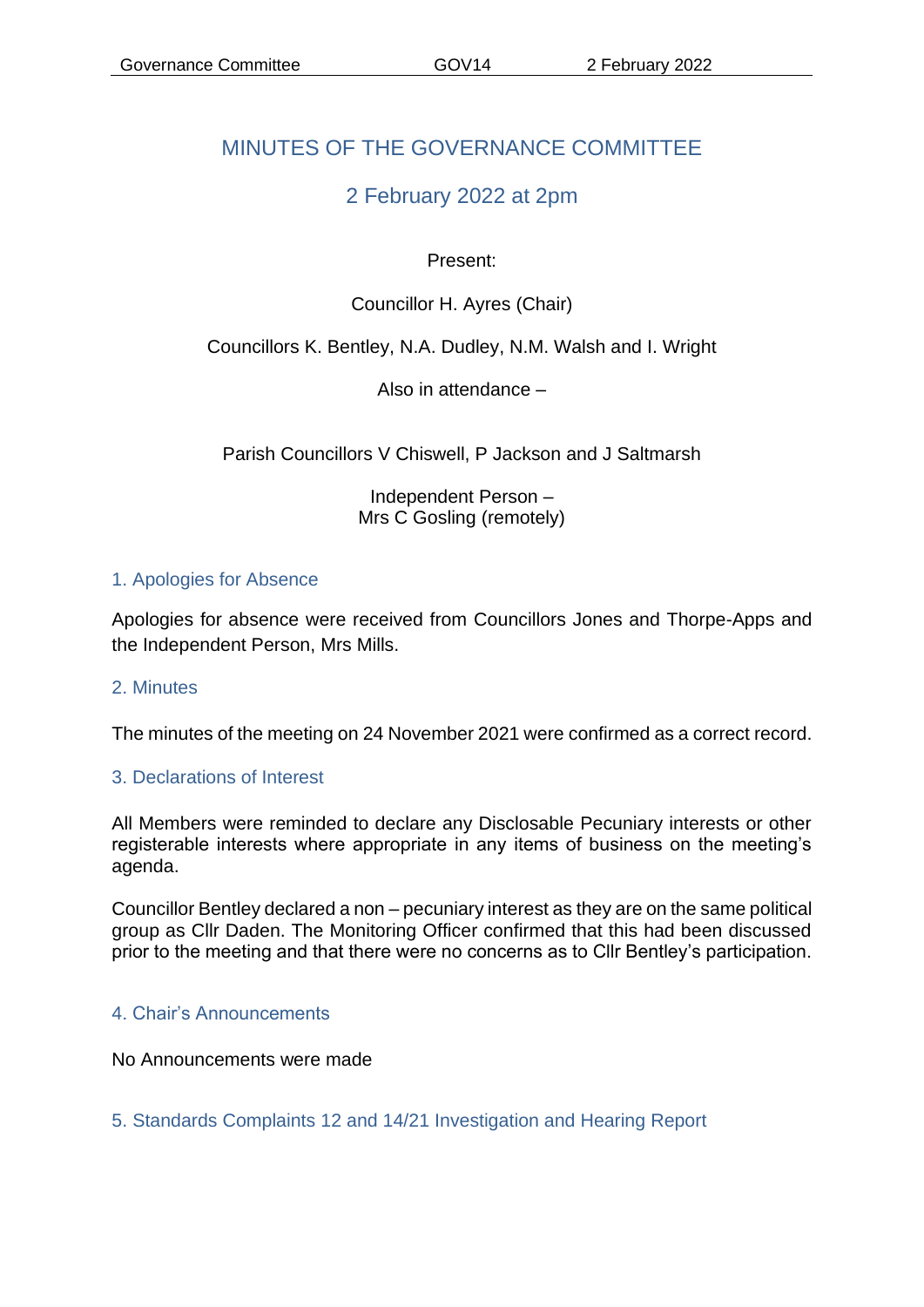The Committee considered a report asking them to determine the complaints made against Councillor Daden by way of a hearing, pursuant to the procedure detailed at Part 5.1.2 Annex 5 of the Constitution. The Chair explained the processes under the hearing procedure at Part 5.1.2 Annex 5 of the Constitution. Those present were informed that after hearing the necessary information, the Committee would consider the information in private and determine whether the code had been breached. The Committee noted that the following elements of the complaint were to be considered;

- 1) Brought the Parish Council into disrepute by comments on social media during and around 3rd February meeting (point c in paragraph 1.2 of the investigation report);
- 2) Failed to register her interest in relation to Broomfield Bridges association (point d in paragraph 1.2 of the investigation report) and failed to declare that interest as required;
- 3) Misreported third-party discussions to the Parish Council's Planning Committee (point e in paragraph 1.2 of the investigation report).

It was also noted by the Committee that the two further elements of the complaint were not being considered. This was because in one, the Investigator was unable to make a finding and in the other the investigator had concluded it was a breach of internal Parish procedures, rather than the Code of Conduct.

At this point in the hearing, Councillor Daden was asked to confirm whether all three elements of the complaint being considered were disputed. This was confirmed, but in respect of the second, Councillor Daden said that it had been an oversight and the register of interests had been updated. The Committee was informed that Councillor Daden had always had the best interests of the public at the forefront of the decisions made and always wanted to prioritise the public being aware of what was happening. Councillor Daden also informed the Committee that the Parish Council had not tried to resolve the matters before putting in the complaint. The Committee were also informed that Councillor Daden believed in true transparency at every cost and despite understanding Councillors would have different beliefs, certain members of the Parish Council had been hostile towards Councillor Daden's views. Councillor Daden felt that this was harassment and political games.

At this point of the hearing, the Committee received the report of the Investigator, Mr Arrandale. The Committee was told that the report had not attempted to go into who was right or wrong with practical decisions and had focused on whether the Code of Conduct had been followed. Mr Arrandale referred to the two elements of the complaint that were no longer being considered. It was noted that the social media post referred to as point a of the complaint was clearly not authorised by fellow Councillors and was therefore a breach of their social media policy. The Committee was informed that for point b, the Investigator had been unable to make a finding as it could not established that the price information disclosed was clearly to be kept confidential. The Committee were also referred to the confidential appendices to the report, which included screenshots from social media.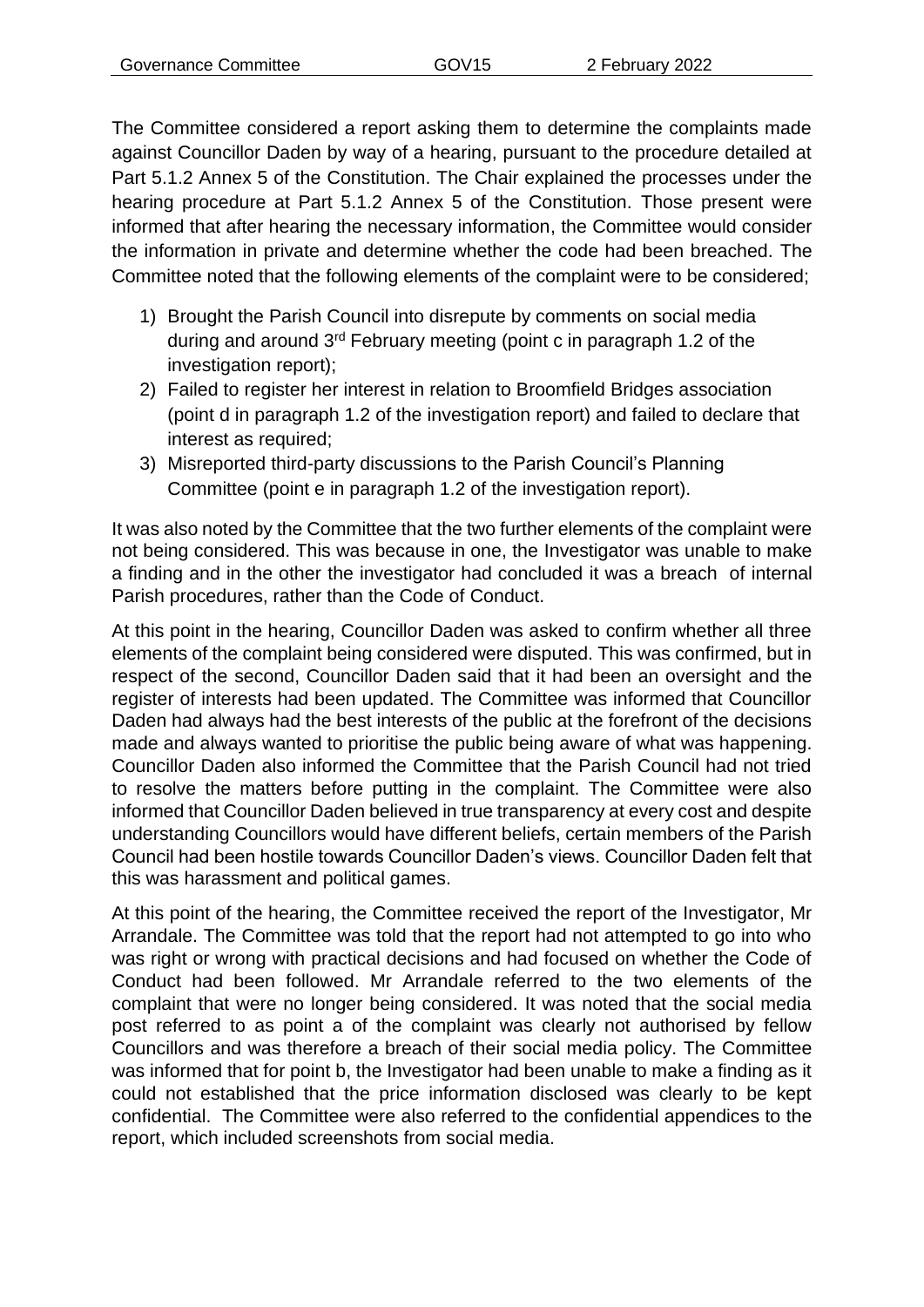The Investigator summarised the findings on point c of paragraph 1.2 of the report. The timing of the posts and whether they were during the meeting itself or not were irrelevant. It was noted that the post in question related to Handforth Parish Council and included many comments from members of the public in response. It was also noted that, in terms of the comments, they could relate to either Parish Council but the key aspect was that the post by Councillor Daden invited comparisons. The Investigator informed the Committee that it was felt reasonable to say the post was disparaging and had concluded that this was a breach. The Investigator also referred to a separate social media post in which it had been concluded that Councillor Daden's comments about the Parish Council winning the lottery also met the test of bringing the Council into disrepute.

The Investigator also updated the Committee on the findings regarding the element for the complaint at point d of paragraph 1.2 of the report. This noted that Councillor Daden had been involved in the Bridges organisation but had not declared this interest. It should have been declared in the register of interests and also at meetings where relevant items were being discussed. The register of interests had since been updated accordingly. The Committee heard that this was still a technical breach of the code of conduct.

The Committee was informed that the third finding by the Investigator referred to the misreporting of external discussions to a Parish Council meeting and that this did not comply with the Code requirement of openness, transparency and accountability. The Investigator was of the view was that Councillor Daden's question to committee about the provision of GP facilities in the area were a misleading account of the meeting with the CCG.

In response to questions from Councillor Daden, the Investigator stated that;

- Councillor Daden's Register of Interests was now up to date
- It was understood that the complaint on the non-declaration of the interest related to the 3<sup>rd</sup> February meeting.
- The complaint regarding the social media postings related to Councillor Daden's post, not the follow up comments. These had been included to demonstrate the effect of the initial post.
- Pages 34-37 of the confidential document related to the Handforth Parish Council posting, but pages 38 onwards did not.

In response to questions from the Committee, the Investigator stated that:

- The report did not look at whether the Parish Council should publicise their meetings on social media; this was a decision for individual Parish Councils.
- The Investigator had spoken to the Parish Council during the investigations.

The Monitoring Officer noted that there had not been a requirement for the Parish Council to participate in the hearing and that it was not the procedure that complainants automatically speak at hearings. It was noted that the Investigator spoke to them and did not find any points that needed to be clarified. It was also noted that the pre hearing procedure helped to establish that there was no need to hear live evidence from witnesses to resolve disputed facts.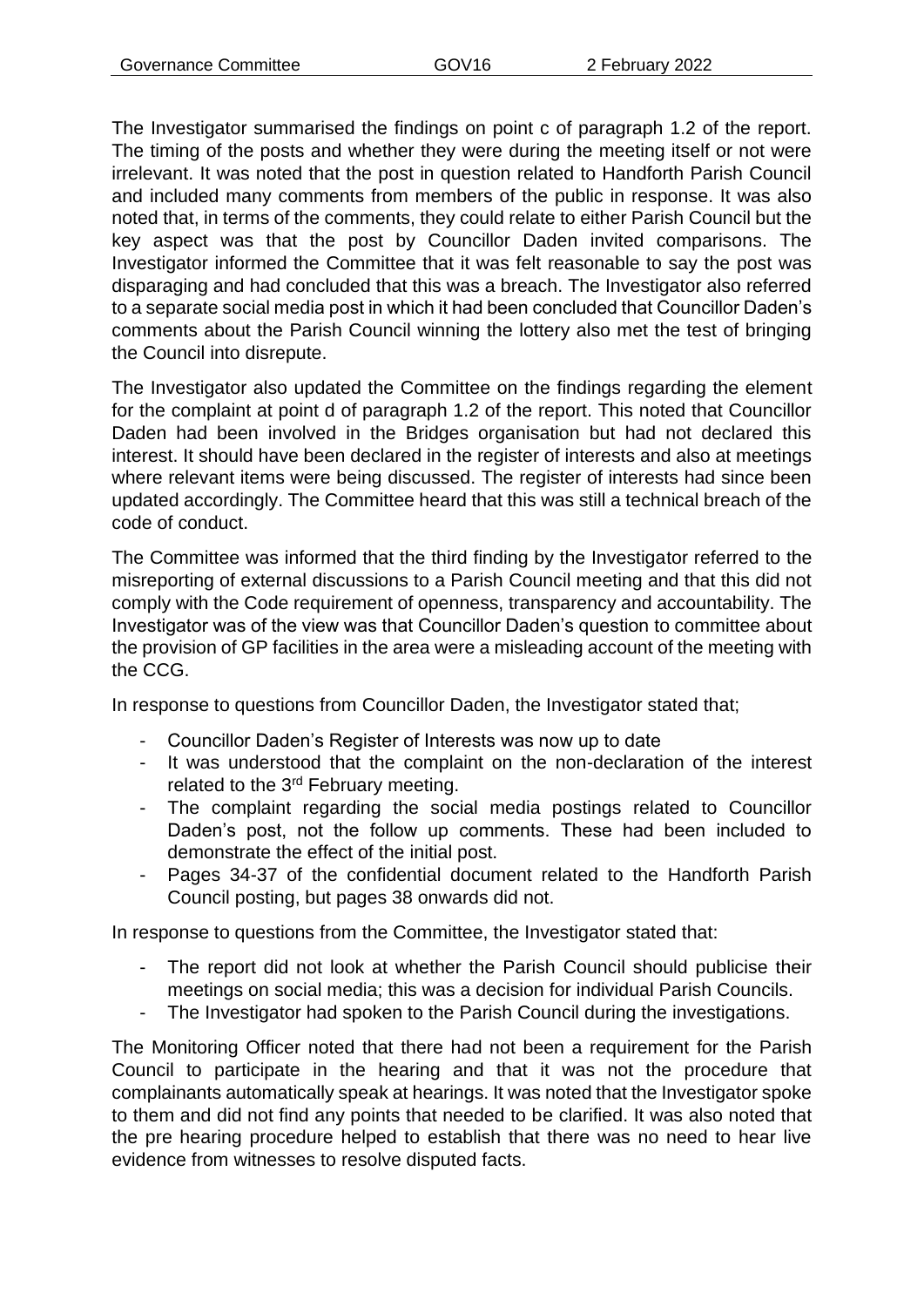At this point of the hearing Councillor Daden was invited to respond to the allegations.

In response to the social media posts, Councillor Daden stated that:

- The Handforth Parish Council post was made after the clips went viral and Councillor Daden had felt that as everyone was making comparisons to other Councils it was relevant. Councillor Daden felt it was poor marketing at best on a private Facebook account and there was no evidence that this had brought the Parish Council into disrepute.
- Not including all of the Facebook comments was misleading as there were over 300 of them and Councillor Daden was responding to a joke made by a resident.

In response to the non-declaration of the interest, the Committee was told that the clerk had not advised Councillor Daden to declare an interest and that as Chair of Broomfield Bridges Councillor Daden had presented to the Parish Council the group's proposals for health services in the area.

In response to the misreporting of discussions to a Parish Council meeting, the Committee was told that Councillor Daden:

- Had become confused about the differences between the CCG and other health organisations which had similar names and email addresses etc.
- Had did not realised that two of the organisations were separate and had understood they were the same organisation.
- Had only heard from the meeting encouragement for facilities at Broomfield Place, hence Councillor Daden reporting to the Parish Council.
- Did not accept that the actions had been misleading and was acting in the interest of local residents.

In response to questions from the Committee, Councillor Daden stated that;

- The Parish Council meetings were on Zoom and not recorded, the first CCG meeting had however been face to face.
- The Parish Council does not post agendas on their social media pages.
- The interest regarding the bridges organisation had now been recorded as a non-pecuniary interest.
- During her interview with the Investigator, Councillor Daden was aware that any answers were to be used for compiling the report which could be brought before members.

At this point of the hearing, the Investigator was invited to summarise the case. The Committee was reminded of the Investigator's findings, which highlighted that the matter of bringing the Council into disrepute was an objective one but had concluded that the social media posts had done so. It was noted that the register of interests had now been updated and the Investigator reminded the Committee of the findings regarding the misreporting of a meeting to the Parish Council.

Invited to summarise the case, Councillor Daden noted that the register of interest element of the complaint summed up the spirit of the complaints. Councillor Daden felt that it should have been resolved separately and was not a good use of public money or officer time in being investigated; if it was found to be a breach then this had been an oversight. Councillor Daden was of the opinion that the experienced Planning